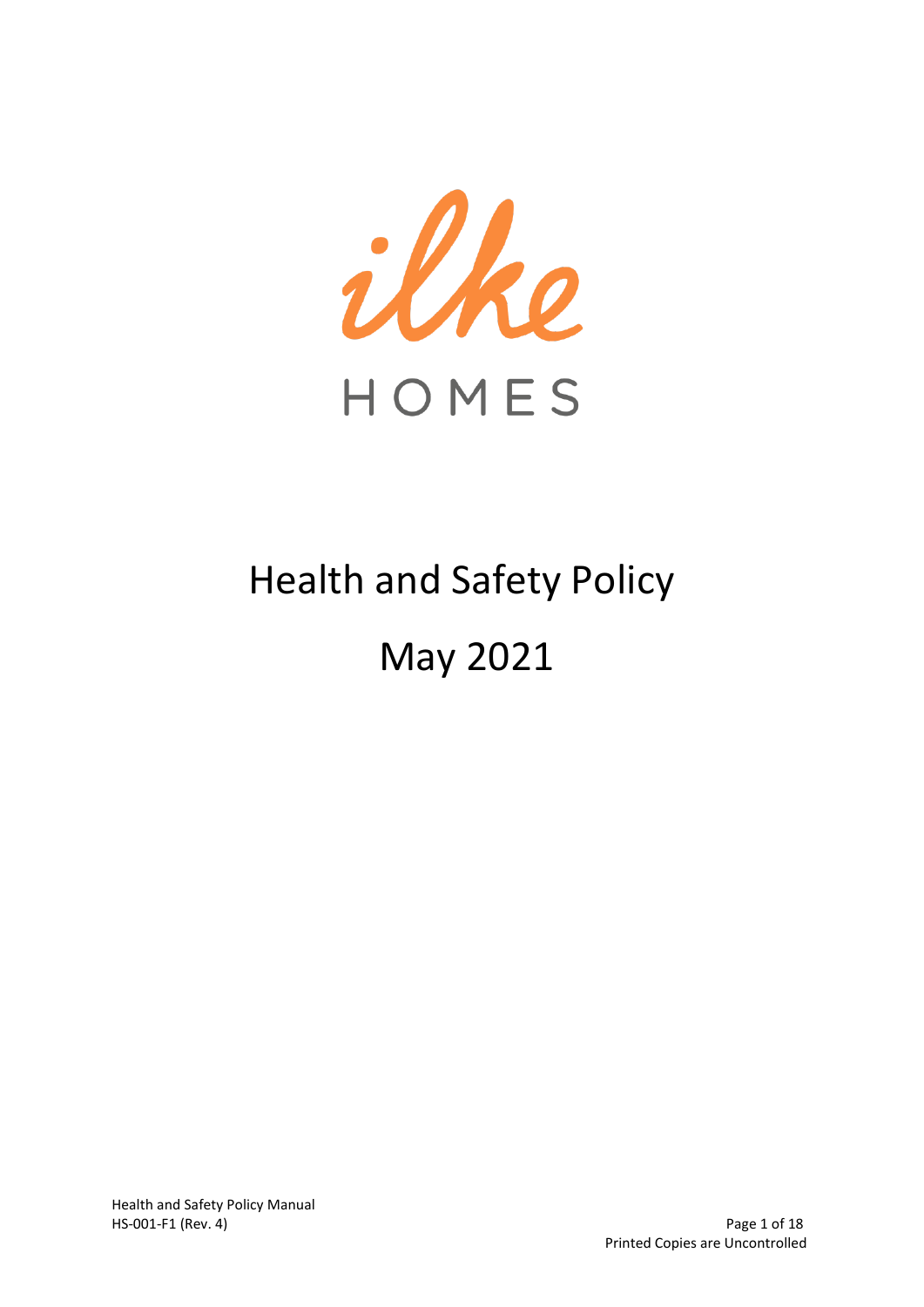# **CONTENTS**

**Section 1** Health and Safety Policy Statement

**Section 2** Organisation & Responsibilities

**Section 3** General Arrangements & Requirements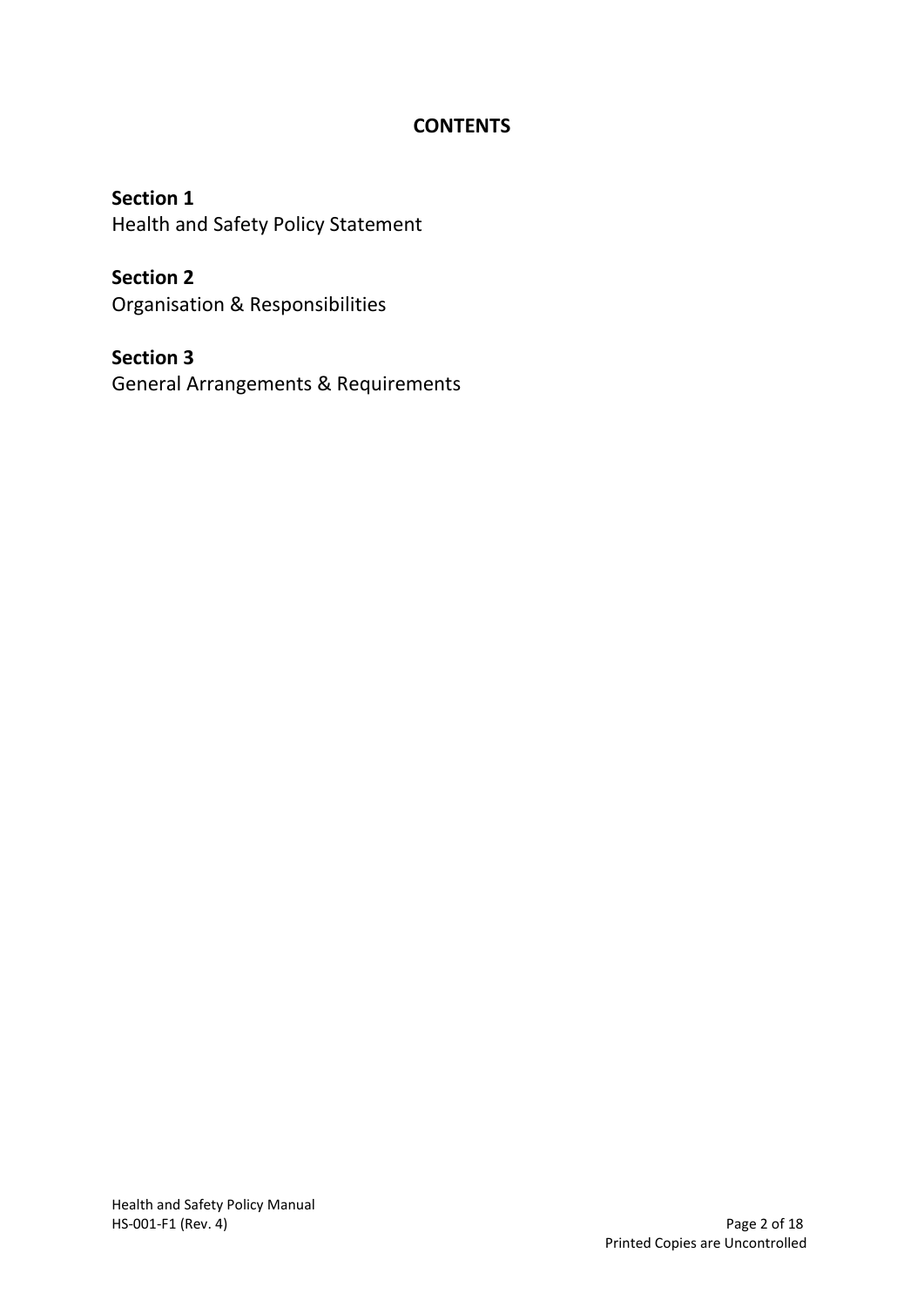## **Section 1**

Health and Safety Policy Statement. The Policy Manual is available to all employees on can be found on the Ilke Homes server – HS-001-F1.

## **HEALTH AND SAFETY POLICY STATEMENT**

The Executive Team of Ilke Homes Ltd, declare that the aim of this policy is to achieve a working environment which is free of work-related accidents and ill-health, and to this end will pursue continuing improvements from year to year. The main general duties to ensure, so far as is reasonably practicable, the health, safety and welfare at work for all our employees, will be achieved by:

- The provision of any required information, instruction, training and supervision;
- Providing and maintaining safe plant, tools and equipment;
- Providing safe and healthy working conditions for the prevention of injury and ill-health;
- The safe use, handling, storage and transport of articles and substances:
- Maintaining a safe place of work including safe access and egress;
- Providing a safe working environment with adequate welfare facilities;
- Ensuring all employees are competent in carrying out their duties;
- Complying with all current applicable health and safety legislation;
- Reviewing and revising the written health and safety policy when necessary;
- Undertaking suitable and sufficient risk assessments;
- Eliminating hazards as a primary control measure to reduce OH&S risks;
- Providing adequate means of consultation by seeking workers views, and considering them before making a decision;
- Ensuring participation of workers when making changes to enable joint decision making;
- Continuously improving and enhancing OH&S performance;
- Provision of health surveillance for all of our employees;
- Complying with any government guidelines and legislation released to deal with any public health emergencies or pandemics.

Signed: Oasher

#### Dave Sheridan

#### Executive Chairman

This policy is documented, implemented and communicated to all persons working for, or on behalf of the organisation and is available to our interested parties. Our health and safety policy will be reviewed regularly to monitor its effectiveness, to ensure that it reflects changing needs and circumstances.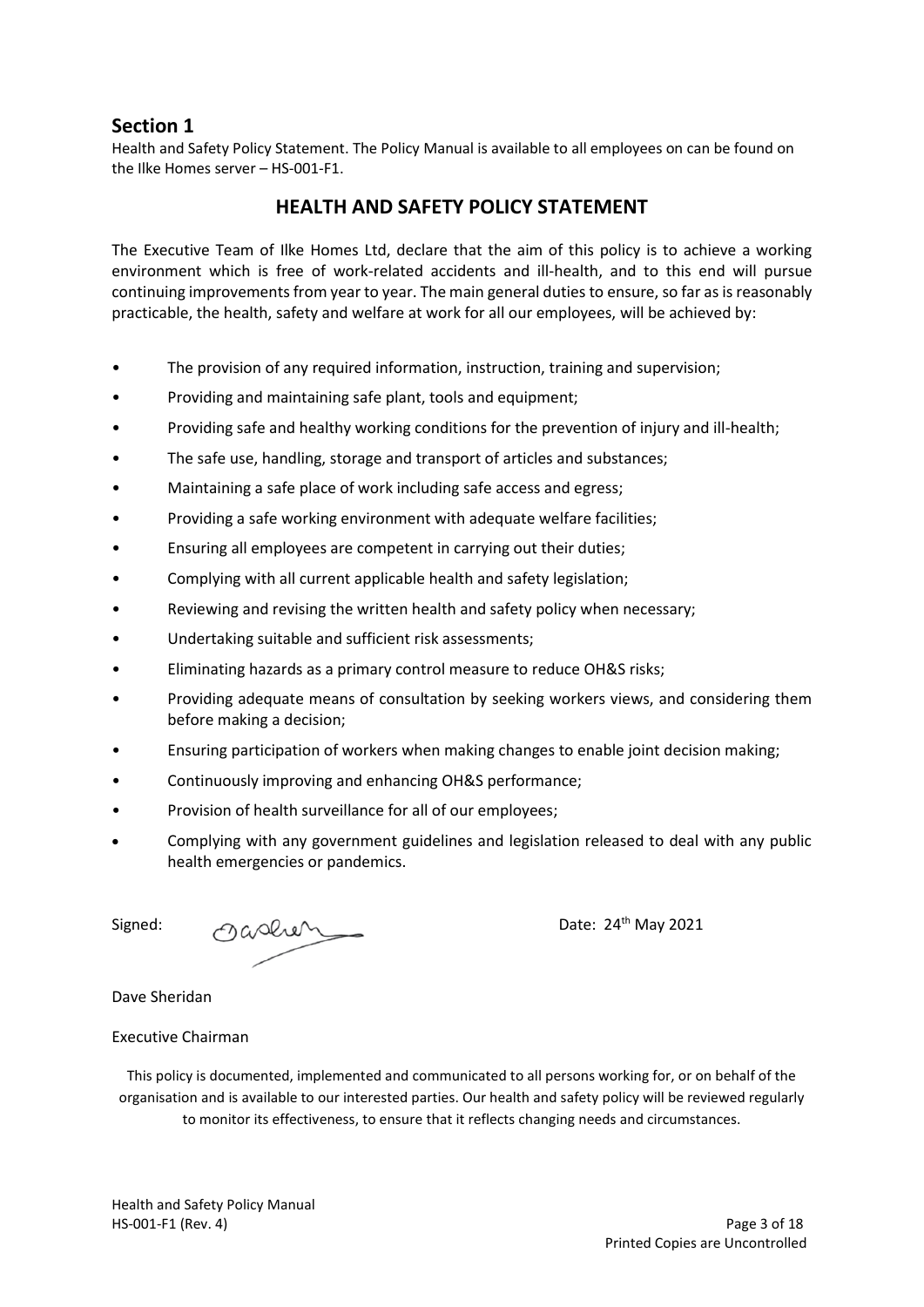# **Section 2**

Organisation & Responsibilities

## **ORGANISATION**

The effectiveness of our Health & Safety policy is dependent on the people who are responsible for ensuring that all aspects of work, whether on Ilke or third-party premises, are carried out with due consideration for safety and with minimum risk to health.

Ultimate responsibility lies with the Executive Chairman, but specific duties are delegated to others according to their experience and training.

The Executive and Senior management, both individually and collectively, shall ensure that this policy is applied throughout the whole company and that those employed by Ilke Homes are kept fully informed of its content.

All workers have a legal and moral duty to take reasonable care for the health and safety of themselves and of others who may be affected by their acts or omissions at work.

Ilke Homes will employ suitable qualified Health and Safety professionals to help in fulfilling its duties and obligations.

## **RESPONSIBILITIES**

## **Executive Chairman**

The responsibilities of the Executive Chairman include:

- Knowing the appropriate statutory requirements affecting Ilke Homes operations.
- Knowing and promoting the Ilke Homes Health & Safety Policy and ensuring that it is brought to the notice of all employees.
- Ensuring that appropriate training is given to all staff as necessary.
- Ensuring that adequate financial resource is afforded as appropriate for Health and Safety matters.
- Insisting that best working practices are adopted throughout Ilke Homes, as laid down within approved codes of practice, and that work is planned and carried out in accordance with the statutory provisions.
- Arranging for regular meetings with the appropriate personnel to discuss company accident prevention, internal performance, and future possible improvements etc.
- Reporting all accidents and where appropriate taking part in any subsequent investigation.
- Ensuring all staff are inducted.
- Ensuring all equipment is maintained.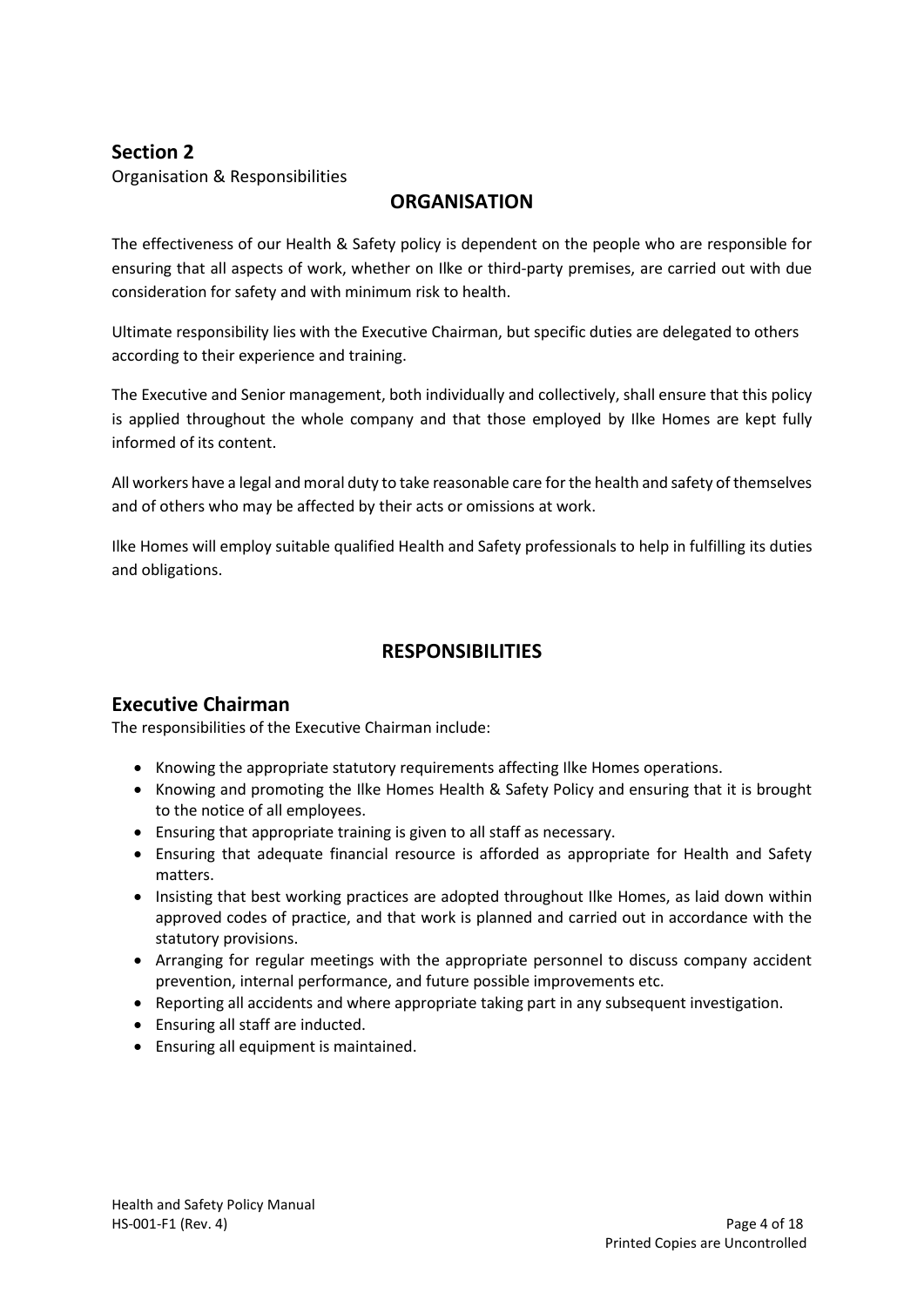# **The Executive, Senior Managers and Managers**

The responsibilities of the Managers are:

- Understanding the Ilke Homes Health and Safety Policy and ensuring that it is brought to the notice of all employees, particularly new starters.
- Knowing the requirements of relevant legislation and ensuring that they are observed on.
- Ensuring work is carried out to the required site standards with minimum risk to employees, other subcontractors, the public, equipment or materials.
- Ensuring that registers, records and reports are up-to-date and properly filled in and ensure that they are kept in a safe place. Ensure that copies of regulations are available and statutory notices are prominently displayed.
- Where necessary, issue written instructions setting out the method of work.
- Regularly referring to the prepared written risk assessments and procedures as required which include;
- Making them available to all employees, including sub-contractors and discussing the requirements with them fully. This should include young persons who will need a specific risk assessment and extra guidance.
- Ensuring that all hazardous materials are properly marked, used and stored, as outlined in the COSHH assessments.
- Planning and maintaining a tidy working environment
- Arranging for the delivery and safe storage of materials and ensuring that off-loading and stacking is carried out in a safe manner.
- Ensuring that sub-contractors are aware of their responsibilities for safe working and that they are not required or permitted to take unnecessary risks. Stop any work if you consider that there is an imminent risk of serious injury to any person or the environment.
- Ensuring that any electricity supply is installed and maintained in a safe and proper manner.
- Ensuring all electrical equipment has been tested for safe working, tagged and a register kept, by a competent electrician. No electrical equipment shall be used without the appropriate proof of regular testing.
- Ensuring all plant and equipment is tested at the statutory intervals.
- Setting a personal example by wearing the appropriate protective clothing.
- Ensuring adequate numbers of appointed persons and other responsible persons to manage emergency scenarios are available at all times, all persons must be are aware of their locations and the procedure for receiving treatment for injuries and other site emergencies where applicable.
- Ensure that any accident which results in an injury to any person (not just employees) and/or damage to plant or equipment is reported in accordance with company procedures.
- Ensure that any incident which may have an effect on the environment is reported in accordance with company policy.
- Accompanying any regulatory inspector (Health and Safety Executive, Environment agency etc.) on their inspection/visit and acting on their recommendations or notices issued if necessary.
- Liaise with emergency services when necessary.
- Reporting all accidents and near misses and when necessary and take part in any subsequent investigation relevant to their department.
- Ensuring all company vehicles (including vehicles paid for via a car allowance) are used correctly, maintained and where applicable, covered by business insurance.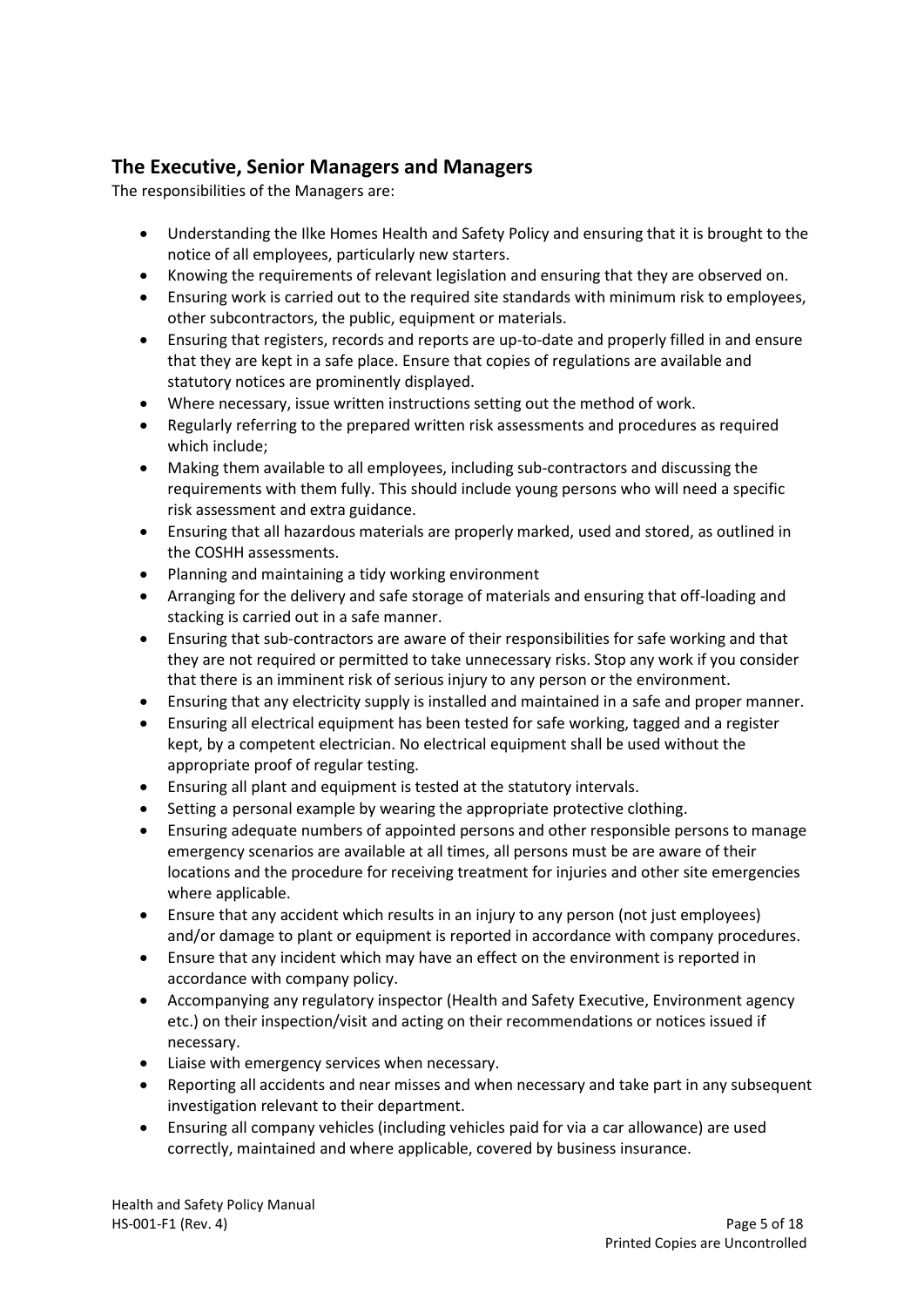# **Employees (including labour only contractors and sub-contractors)**

The responsibilities of all employees, including labour only contractors and sub-contractors, are;

- Take reasonable care for the health and safety of themselves and of others who may be affected by their acts or omissions at work.
- Work in a safe manner at all times. Do not take unnecessary risks which could endanger yourself or others. If possible, remove hazards yourself, e.g. removing waste from walkways / keeping your work area clean and tidy.
- Co-operate with the employer and others to enable them to fulfil their statutory duties.
- Not interfere with deliberately or misuse anything provided, in accordance with health and safety at work.
- Use any equipment or substance in accordance with any training or instruction given by the employer.
- Report to the employer any serious or imminent danger.
- Read and understand the Ilke Homes Health and Safety Policy and carry out your work in accordance with the requirements and the sites standard procedures.
- Use the correct tools and equipment for the job.
- Keep tools and equipment in good condition.
- Wear appropriate PPE when a risk assessment process has identified a requirement, or when it has been highlighted in an SOP.
- Warn other employees, particularly new employees and young people, of known hazards.
- Do not use plant or equipment unless you are competent to do so.
- Do not use plant or equipment on work for which it was not intended, or if you are not trained or experienced to use it.
- Report to your supervisor any damage to plant or equipment.
- Do not play dangerous practical jokes or "horseplay".
- Report to your supervisor any person seen abusing welfare facilities provided.
- Report any injury to yourself, which results from an accident at work, even if the injury does not stop you working.
- Suggest safer methods of working.
- Ensuring all company vehicles (including vehicles paid for via a car allowance) are used correctly, maintained and where applicable, covered by business insurance.

Ilke Homes operates with a RACI (Responsibility, Accountability, Consult & Inform) Matrix, this matrix covers who is responsible and accountable for all of the site's current health and safety standards and procedures. The matrix also details who should be consulted with and informed about the currents procedures that are in place to manage health and safety in the workplace.

The RACI Matrix is held on the Ilke Homes server and details further information on persons responsibilities for all of the site's standards.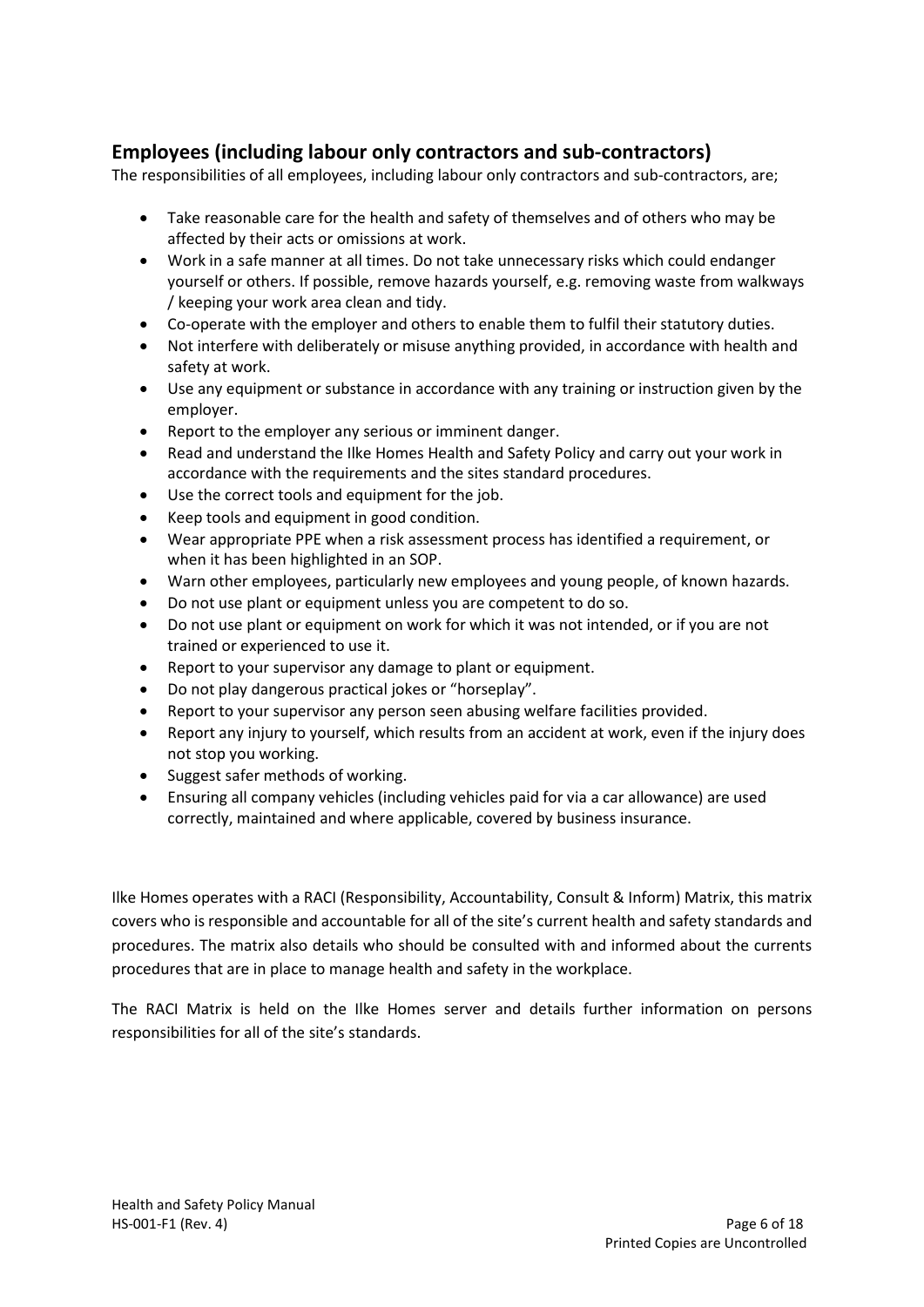# **Section 3**

General Arrangements & Requirements

# **General Arrangements & Procedures**

- 1. Tendering and Planning
- 2. Risk Assessment and Method Statements
- 3. Training
- 4. Approved List of Suppliers and Sub-Contractors
- 5. Protecting the Public
- 6. Welfare Facilities
- 7. Accident Reporting
- 8. Office Safety
- 9. Electrical Safety
- 10.Gas Safety
- 11.Working at Height
- 12.Welding
- 13.Plant and Equipment
- 14.Hazardous Substances
- 15.Asbestos
- 16.Manual Handling
- 17.Noise
- 18.Confined Spaces
- 19.Personal Protective Equipment
- 20.Lone Working
- 21.Vibration
- 22.Monitoring of Safety Performance
- 23.First Aid
- 24.Fire
- 25.Health Surveillance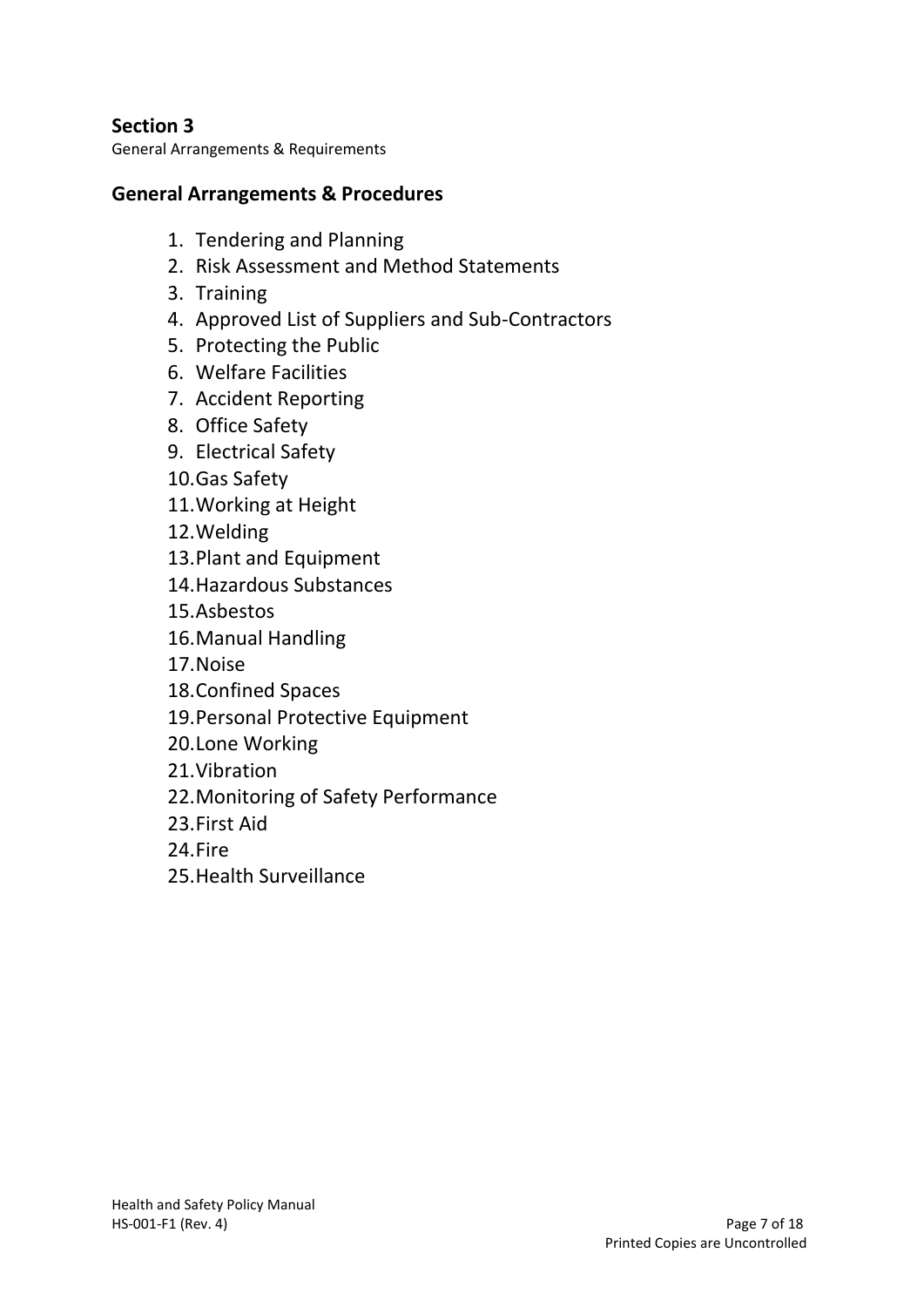# **1. Tendering & Planning**

Ilke Homes will not commence work on any construction site project until they are satisfied the current Construction (Design and Management) Regulations are being implemented.

Ilke Homes are responsible for ensuring that all pre-qualification documents are completed for tender enquiries and that Construction Phase Plans are completed.

Where a project or contract involves design work, employees with responsibility for the design, are to ensure that they consider the health and safety implications during the construction phase of the projects and any safety implications post construction.

As far as possible, we will:

- Design to avoid risks to health and safety
- Reduce risks at source if avoidance is not possible
- Consider measures that will protect all workers if avoidance nor reduction to a safe level is possible; and
- Ensure that the design includes adequate information on health and safety.

Where any design work is outsourced, Ilke Homes will ensure that they only use competent designers and the designs are validated prior to the construction phase.

If necessary, pre-contract meetings shall be held, and specific safety matters discussed.

Where a Health and Safety File or Construction Phase Plan exists, its contents shall be reviewed, and any pertinent information extracted and communicated to those planning the works.

Written Method Statements shall be prepared considering health and safety requirements and defining procedures as necessary.

#### **2. Risk Assessments and Method Statements**

Ilke Homes shall, in accordance with the Management regulations, ensure a risk assessment is undertaken for all our works. We will ensure that;

- The health and safety of each employee and of anyone else who may be affected by our work activity is protected via the risk assessment process. The identification of all foreseeable hazards and risks shall enable the necessary control measures to be implemented.
- Risk assessments are completed by the relevant teams and, where required, our Health and Safety Department.
- The risk assessment is recorded with copies issued to all relevant parties.
- Risk assessments are read and signed off at the induction stage. Any amendments will be brought to the attention of relevant persons via toolbox talks and progress meetings.
- Risk assessments will be reviewed on a periodic basis by Management and our Health and Safety Department.

Certain work tasks can be complex, or the risk associated with the tasks so significant that detailed instructions are required to manage the risk. Where this becomes apparent, a detailed method statement that identifies the various procedures necessary to manage and control the risks must be prepared and communicated to the relevant operatives.

Health and Safety Policy Manual HS-001-F1 (Rev. 4) Page 8 of 18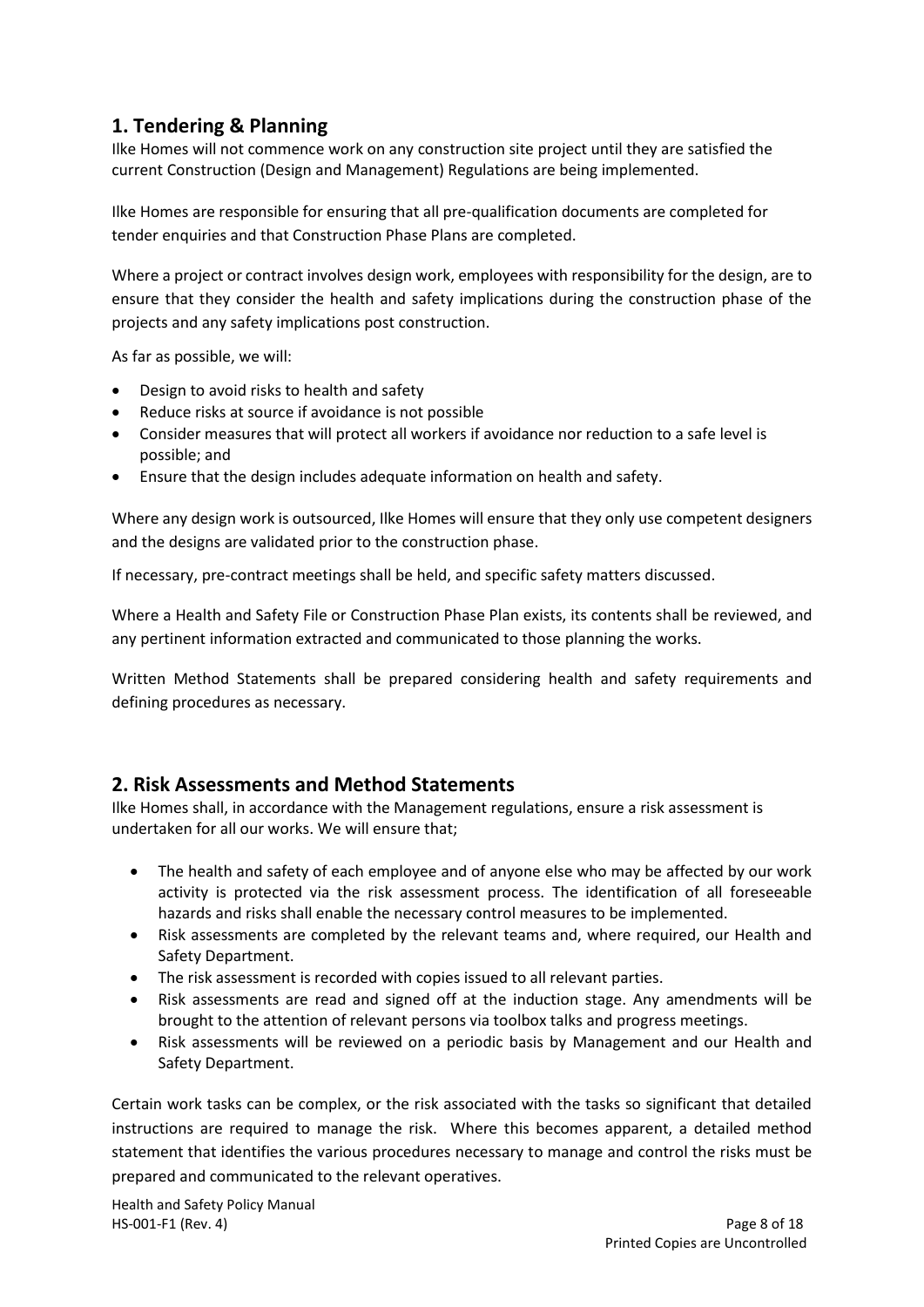## **3. Training**

Ilke Homes has developed procedures to ensure that we provide the relevant information to all personnel in regard to health, safety and the environment.

Managers must ensure that all operatives have the necessary skills to carry out their task in a safe manner.

If further training is required, this should be brought to the attention of the L&D Department in the first instance.

The L&D Manager is responsible for ensuring all training is arranged as required. All training will be carried out internally or by specialist training providers.

Training records will be held according to the Ilke Data Protection Policy and GPDR requirements.

## **4. Contractors (Including Sub-Contractors)**

All contractors shall be issued with a Contractor Health and Safety Competence Questionnaire.

Completed questionnaires shall be returned to Ilke Homes and shall be vetted by our Health and Safety Department. Contractors deemed to have the necessary skills and resources shall be accepted on the approved list.

Contractors will not be permitted to commence their works until a Contractor Health and Safety Competence Questionnaire has been completed and returned, with any other required documentation, such as risk assessments and method statements.

All contracted / non-standard work activity (Flaxby site only) must operate under a permit to work, governed by the sites Control of Contractors Procedure.

Ilke Homes recognises CHAS, ISO 18001 & 45001, Safe-contractor and Construction Line as evidence of Health and Safety competence.

Contractors who are considered to be working in an unsafe manner will be informed that their conduct and performance must be addressed and improved where necessary. Failure to implement the required improvements will result in them being removed from our facility or site and taken off the Ilke Homes list of approved contractors.

## **5. Protecting the Public**

Our manufacturing facility will be secured at all times by way of secure perimeter, security access gates and security alarms.

In the event of Ilke Homes undertaking the role of Principal Contractor then consideration shall be given at the planning stage to any operation for the protection of the public.

Information will be sought from the Client and where applicable the Principal Designer.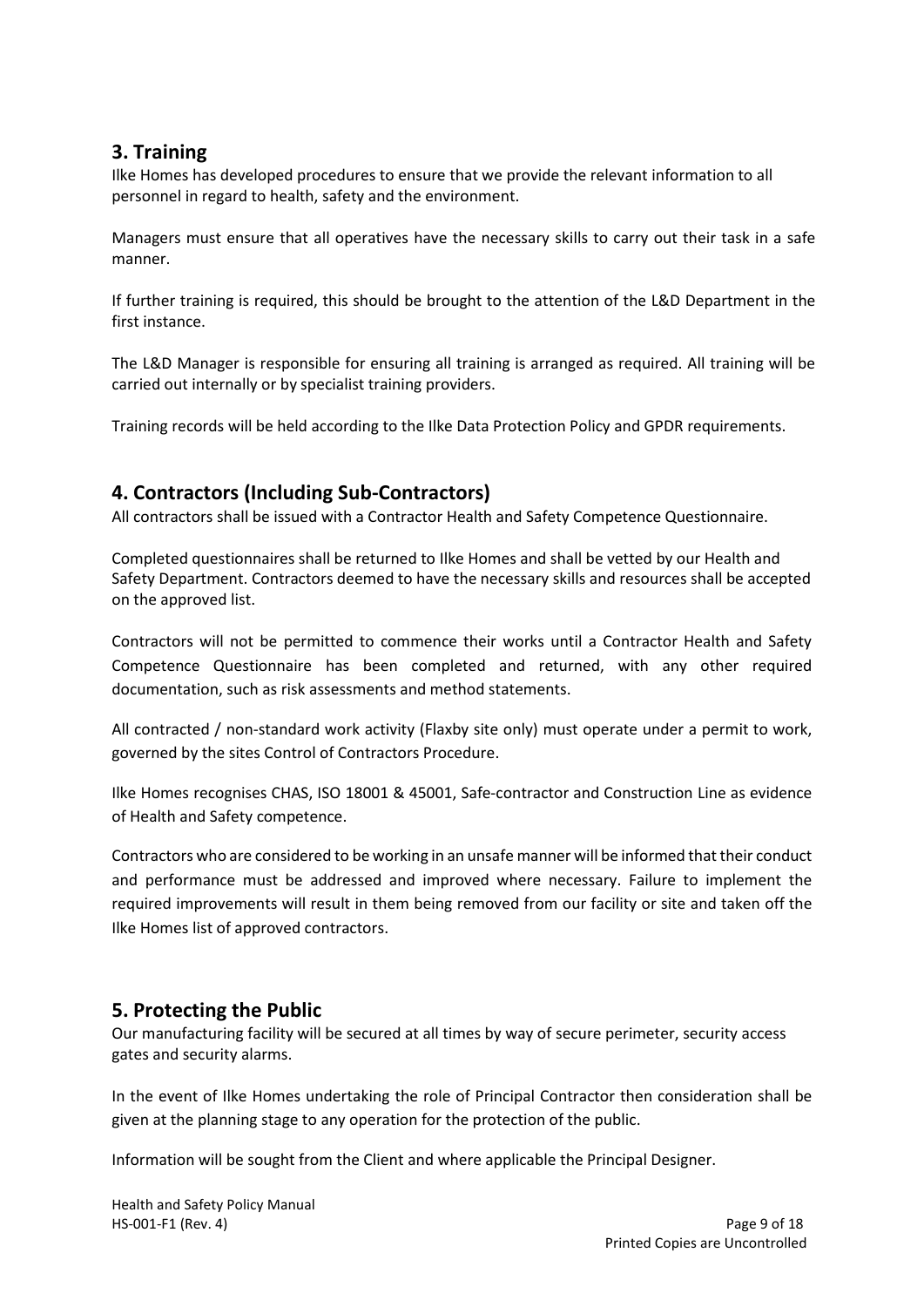All deliveries will be arranged to cause the absolute minimum amount of disruption to all concerned.

All working areas should be protected with suitable barriers, fencing or screens to reduce the risk of injury and prevent unauthorised access into the working area by the general public or unaccompanied visitors.

## **6. Welfare Facilities**

Welfare facilities are provided and maintained at our manufacturing facility.

Welfare facilities for site works will be provided by the Principal Contractor.

Where these facilities are not suitable, the ilke Homes site managers are to highlight this issue to the client and/or principal contractor. Suitable arrangements must then be made to ensure all Ilke Homes operatives have access to adequate welfare facilities.

On sites where ilke Homes are Principal Contractor then all welfare facilities will be provided in line with relevant legislation and HSE guidelines.

# **7. Accident Reporting**

All accidents, no matter how minor, involving Ilke Homes employees or our operations are to be reported as soon as a possible after their occurrence and at least within 48 hours.

It is the responsibility of all employees to report any accident involving them to their line manager.

All accidents must be reported to the Ilke Homes Health and Safety Department.

#### **Reporting of Injuries, Diseases and Dangerous Occurrences Regulations (RIDDOR) 2013.**

The following is a summary of the incidents that must be reported under RIDDOR;

- Work related fatalities
- A major injury such as a fracture, amputation or injury resulting from an electric shock or electrical burn leading to unconsciousness, or requiring resuscitation or admittance to hospital for more than 24 hours
- An over 7-day injury. An injury which results in the injured person being away from work or unable to carry out their full range of duties for more than 7 days.
- A dangerous occurrence such as the collapse of a fixed scaffold.
- A disease such as mesothelioma or weils disease.

A full summary of the RIDDOR regulations is available via;

- <http://www.hse.gov.uk/riddor>
- RIDDOR Helpline 0345 300 9923

Ilke Homes will ensure that all incidents covered by RIDDOR are reported as required.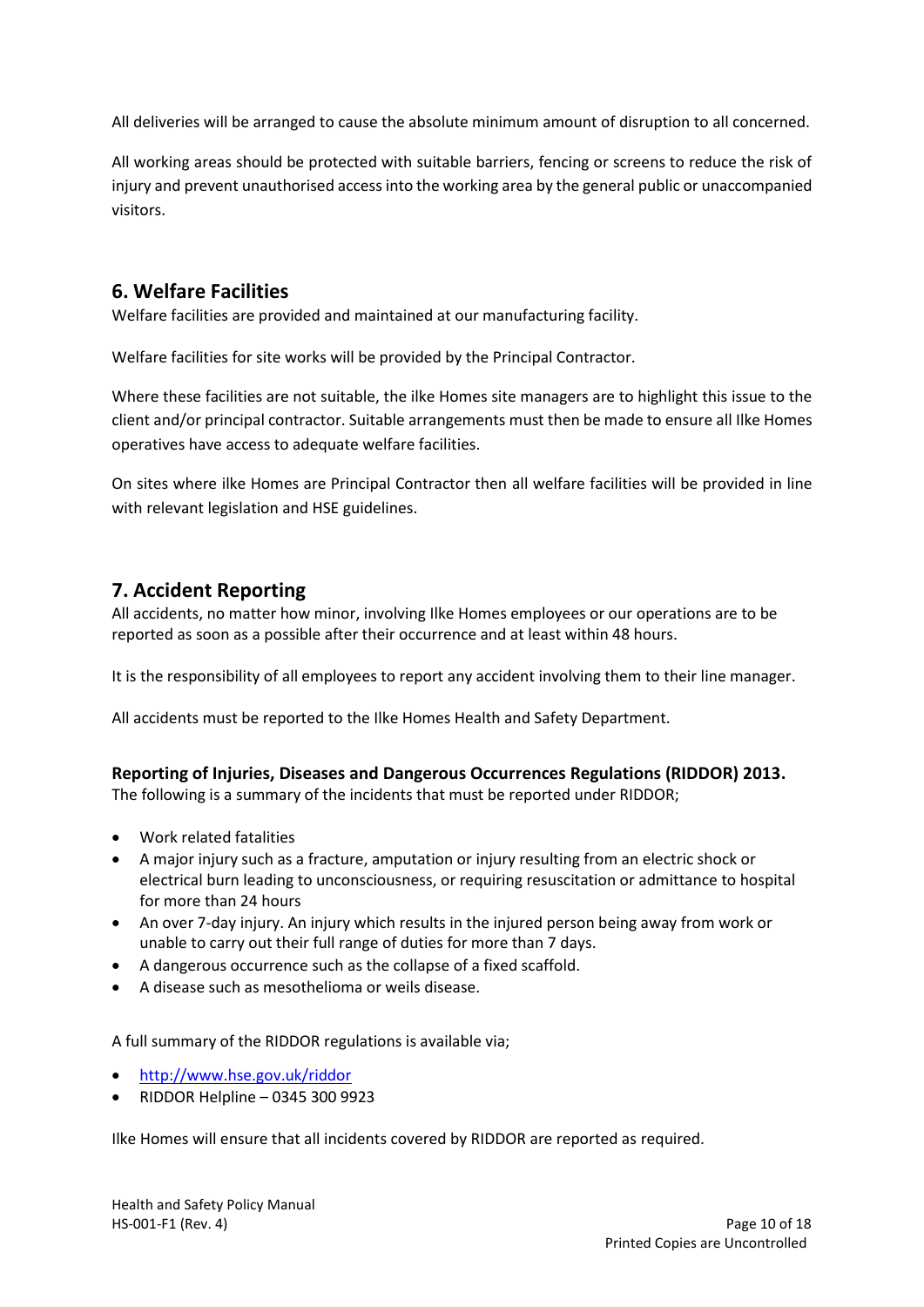# **8. Office Safety**

Ilke Homes will ensure that the following control measures are implemented in order to protect the health and safety of our office-based employees;

- Ensuring that relevant and appropriate risk assessments are carried out, particularly for display screen equipment and manual handling.
- Periodic inspection of the office to identify any safety hazards.
- Ensuring that fire risk assessments are carried out.
- Periodic testing of office evacuation procedures this will be carried out twice yearly.
- First aid provision.
- All equipment to be PAT tested when due.
- Periodic update of office-based staff on relevant safety matters.
- Housekeeping measures to be implemented. Trailing leads are to be kept to a minimum, bins are to be emptied on a regular basis and stairways and fire exits are to be kept clear.

## **9. Electrical Safety**

The effects of electric shock can be significant and lead to fatal injuries. The hazards may arise from bad design, construction or installation of electrical equipment, or from inappropriate use or misuse of equipment. Actions to prevent electric shock and injury include the following;

- Periodic inspection of all electrical equipment, particularly portable hand-held tools. The frequency of inspection will depend upon the nature of the equipment and its use.
- Risk assessment and control measures to be in place and communicated prior to works commencing.
- All works are carried out by trained competent personnel under strict supervision or qualified of suitable qualified electricians (JIB registered or equivalent) as required. Where apprentices or trainees are employed, they are always to be supervised by a competent person for the tasks they are performing. Final testing and commissioning works are completed at all times by qualified electricians.
- Ensure that suitable equipment is installed/provided for circuit protection.
- Periodic and recorded testing of circuit protection equipment.
- Make daily checks of the integrity of cables, plugs and protective covers.
- Carry out periodic PAT testing depending on the type of equipment and nature of use.
- Avoid work near live conductors unless appropriately authorised to do so under the constraints of a permit to work system.
- No work is to be carried out on a live conductor.
- Use proper systems and methods of working.
- Ensure those using or maintaining equipment or are competent to do so.
- Ensure that electrical equipment complies with relevant safety standards and is appropriately marked.
- Electrical supplies to tools and equipment shall be battery powered or 110V as a first choice, 240V supplies will only be used as a last resort with the relevant protective devices (RCD).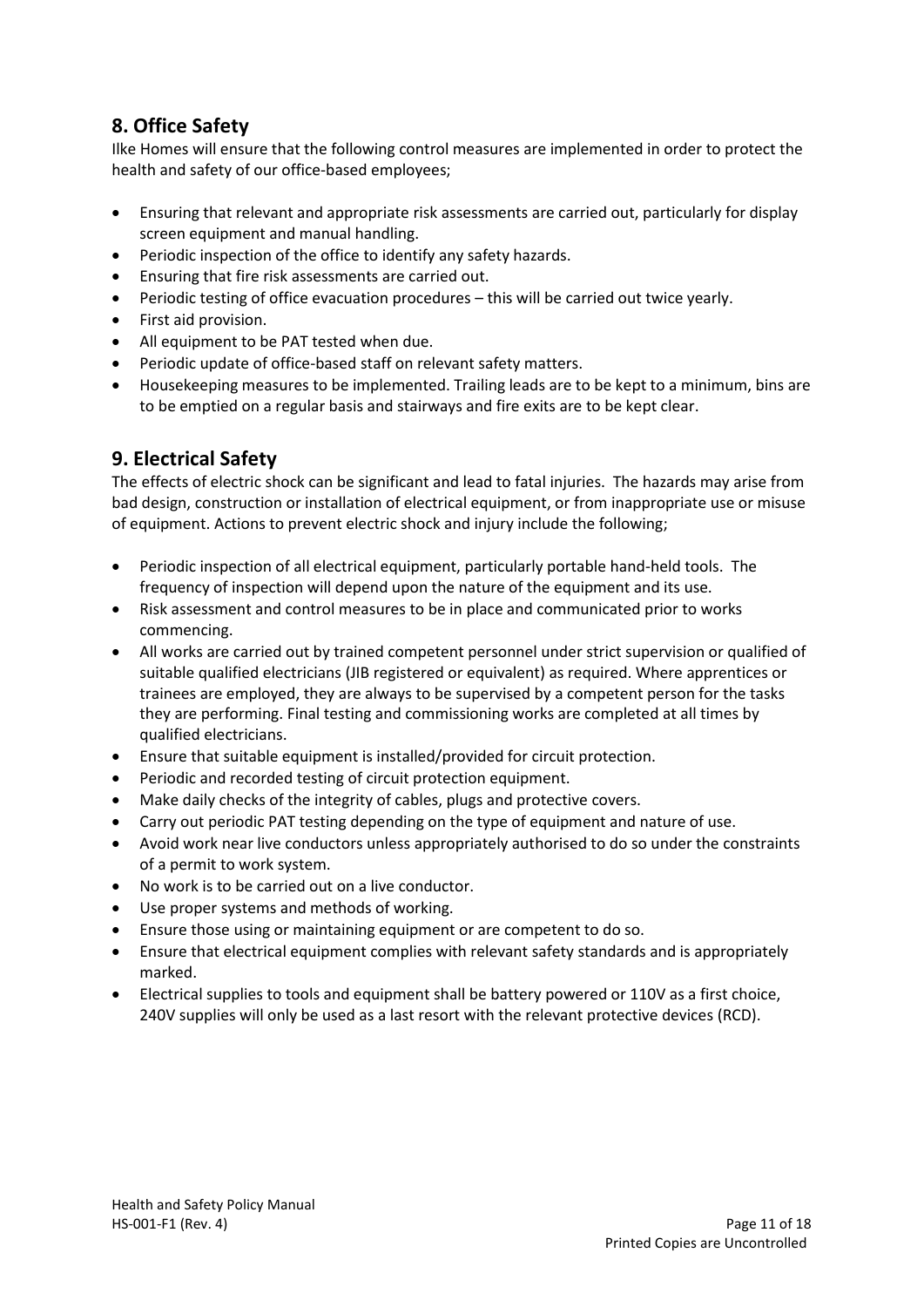# **10. Gas Safety**

Ilke Homes will ensure that the following control measures are implemented in order to protect the health and safety of our gas trade operatives and any third parties who could be affected;

- Periodic inspection of all gas equipment and installations. The frequency of inspection will depend upon the nature of the equipment and its use.
- Risk assessment and control measures to be in place and communicated prior to works commencing.
- All works are carried out by trained competent personnel under strict supervision or qualified of suitable qualified and registered gas fitters (Gas Safe registered) as required. Where apprentices or trainees are employed, they are always to be supervised by a competent person for the tasks they are performing. Final testing and commissioning works are completed at all times by qualified gas fitters.
- All systems to be isolated prior carrying out any works.
- Make daily checks of associated equipment.
- Use proper systems and methods of working.
- Ensure those using equipment or are competent to do so.
- Correct storage facilities are provided for any gas bottles. (This should be incorporated in any fire risk assessment).

## **11. Working at Height**

Large amounts of the work undertaken by Ilke Homes to build our products involve working at height. In many circumstances it is not possible to avoid working at height and forms part of our standard work activities.

Ilke Homes recognise the risks associated with working at height and will ensure that the following control measures are implemented in order to protect the health and safety of our operatives and any third parties who could be affected;

- Before considering work at height, a task specific risk assessment must demonstrate that there is no safer way of completing the task.
- All work at height is to be properly planned, appropriately supervised and carried out in a safe manner.
- The correct piece of work at height equipment must be utilised. Ladders will only be used as a last resort and for short duration and low risk works.
- Under no circumstances will roof works be undertaken until a specific risk assessment has taken place with appropriate controls implemented. All roof works will be subject to a permit to work system, there will be no lone working permitted.
- Appropriate training will be given to any operative working at height. (PASMA for mobile scaffold towers, IPAF for mobile elevated work platforms etc).
- Work at height equipment will be hired by the relevant manager.
- Further control measures such as segregation, signage and the tethering of tools should always be considered and included in the risk assessment where appropriate.
- All equipment is to be used in line with manufacturer's instructions.
- Appropriate PPE is to be used where required. If safety harnesses are to be used there must a suitable anchor point and rescue system in place.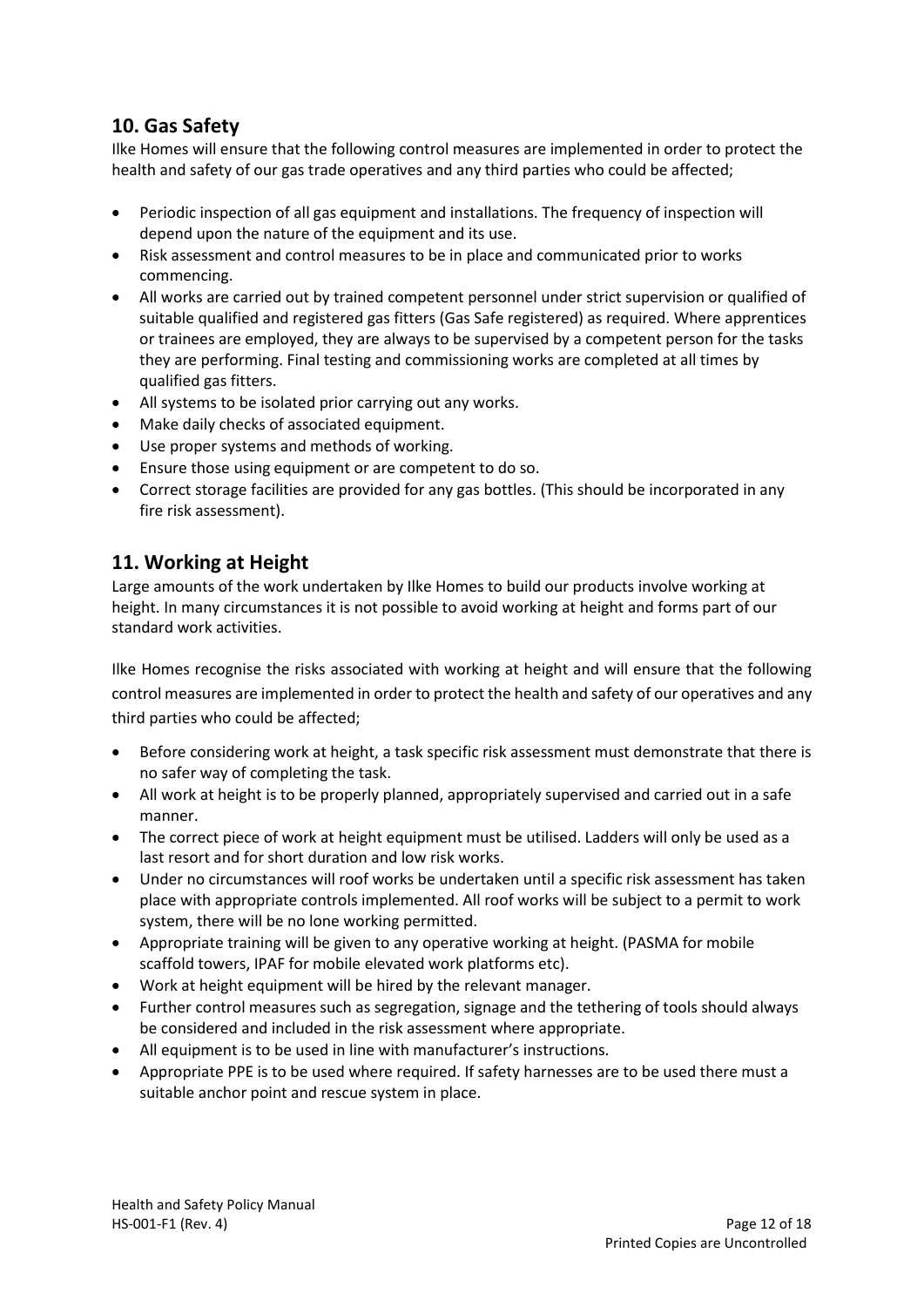# **12. Welding**

Welding operations can be a highly dangerous operation if not carried out properly. Ilke Homes will ensure that the following controls are implemented in order to protect the health and safety of our operatives and any third parties who could be affected.

- Specific risk assessment to be in place for all welding activities.
- Competent persons to carry out all welding activities.
- All welding activities are to be segregated, preferably by way of a designated welding bay.
- Hot works to be controlled by a hot work permit and suitable extinguishers are to be provided.
- All welding equipment (whether gas or electric) is to be checked prior to use and is only to be used by competent persons.
- All welding equipment to be used in line with manufacturer's instructions.
- Correct PPE including welding mask/goggles must be worn.
- Areas to be well ventilated.

# **13. Plant & Equipment**

A wide range of plant and equipment is used across Ilke Homes from the relatively simple to the complex, all of them present their own hazards and risks that are to be assessed and controlled.

Ilke Homes will implement the following controls for plant and equipment used across our business in order to protect the health and safety of our operatives and any third parties who could be affected by our use of plant and equipment;

- All plant and equipment will be subject to a risk assessment prior to use.
- All plant and equipment will be used in line with manufacturer's instructions.
- All plant and equipment which is the property of Ilke Homes will be maintained by our operatives or dedicated sub-contractor. Records of inspections will be kept on file.
- All plant and equipment which is to be hired will only be accepted on to if it is delivered with a relevant test certification.
- Work at height equipment will be hired by the relevant manager.
- All plant and equipment must be used by competent persons.
- Cartridge tools (such as nail guns) are not to be used by anyone under 18 years of age.
- Storage facilities will be provided for all plant and equipment. Under no circumstances is any plant or equipment to be left unattended.
- The correct personal protective equipment, as determined via a risk assessment, must be worn.

#### **14. Hazardous Substances**

The Control of Substances Hazardous to Health Regulations requires any hazardous substances used at work to be assessed before use.

Any chemical or substance that is hazardous within the definition of these Regulations should, where possible, be eliminated from use or substituted for a safer alternative.

Where a hazard exists or there is a residual hazard, the possible extent of exposure will be evaluated, and control measures put in place.

No substance shall be used unless it has been fully assessed for potential risks to the user and others and effective control measures have been developed.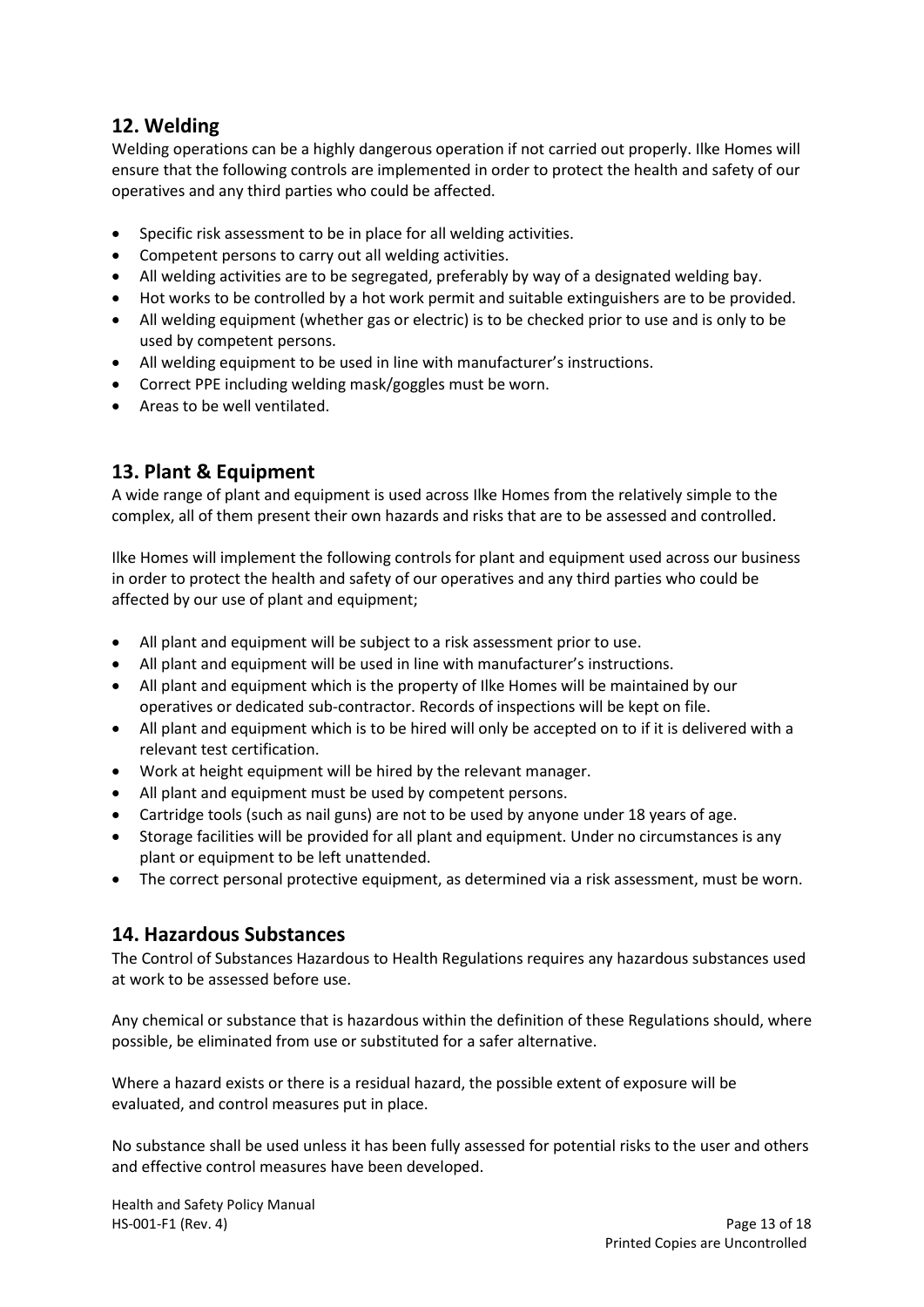Employees will be informed of any significant findings of risk assessments carried out on the substances that are to be used within Ilke Homes.

As with other activities, information, instruction, supervision and training will be provided to employees regarding the safe use, handling, storage and transportation of hazardous substances.

All substances and/or their receptacles will be disposed of in accordance with the manufacturers/supplier's recommendations.

Regardless of the hazard potential of the substance it is necessary to carry out a COSHH Assessment for all substances that our employees are exposed to in the workplace. The responsibility for this rests with Line Managers and they should ensure that all direct and indirect exposures are assessed.

On occasions Ilke Homes carry out work which can cause damage to operative's skin. Where this is the case Ilke Homes will implement the following measures (in addition to carrying out health surveillance);

- Provide suitable personal protective equipment such as gloves. The type of PPE will be determined via risk assessment.
- Inform our operatives to wash their hands before eating and drinking, and before wearing gloves.
- Provide adequate drying and washing facilities.
- Provide barrier and moisturising cream.
- Encourage operatives to check their hands regularly for the first signs of itchy, dry or red skin. Where this is the case, they are to report it immediately.

#### **15. Asbestos**

The works carried out by Ilke Homes will be new build and as such asbestos is not present in the modular construction. Where there is potential for asbestos waste on ilke Homes development land, this will be identified in the Pre-Construction Information (PCI) and the relevant surveys completed. An asbestos register is kept at our manufacturing facility and made available on request.

## **16. Manual Handling**

Large parts of the work undertaken by Ilke Homes involves manual handling operations. In many circumstances it is not possible to avoid an element of manual handling.

Ilke Homes recognise the risks associated with manual handling and will ensure that the following control measures are implemented in order to protect the health and safety of our operatives and any third parties who could be affected;

- Risk assessment to be undertaken for manual handling activities such as loading or unloading. The risk assessment must take into account the physical capabilities of the person doing the lifting. Pregnant workers, young persons and people with a history of ill health due to manual handling should avoid manual handling.
- Avoid manual handling where possible, use mechanical means to move loads such as lifts or trolleys.
- Staff to receive manual handling training. Records of training to be kept at head office.
- Correct PPE is provided for the lifting operation. This is to be determined via the risk assessment process but should include safety footwear and gloves as a minimum.

Health and Safety Policy Manual HS-001-F1 (Rev. 4) Page 14 of 18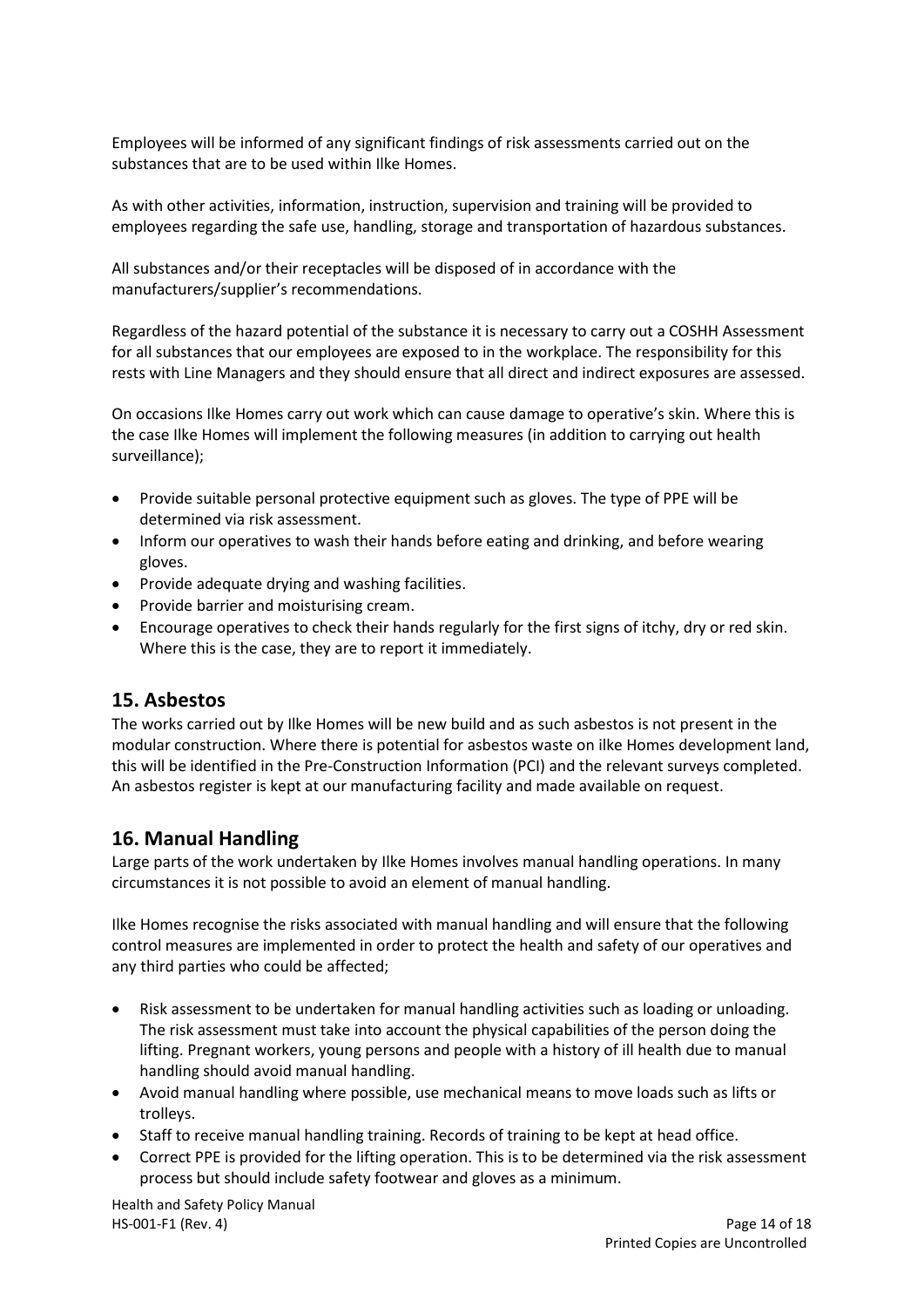# **17. Noise**

In order to control the adverse effects of noise on our employees and any third parties who may be affected we will;

- Ensure a risk assessment is undertaken prior to any activity likely to cause excessive noise.
- All equipment likely to generate excessive noise is to be maintained as required. Consideration should be given at the planning stage to the correct choice of equipment and other means of noise reduction such as isolation.
- Staff to receive noise awareness training. Records of training to be kept at head office.
- Where the lower exposure action value of 80dB(a) is reached, all operatives will be advised, and suitable hearing protection will be provided.
- Where the upper exposure action value of 85dB(a) is reached, operatives must wear the provided hearing protection to prevent any possible hearing damage. Signs will be displayed to identify such areas.

# **18. Confined Spaces**

No Ilke employee is permitted to conduct work in a confined space. Signage will be displayed prominently to identify areas classified as a confined space throughout the premises.

Confined space work (Flaxby site only) is governed by the sites Control of Confined Spaces Procedure. This procedure defines the minimum requirements for managing Confined Spaces at Ilke Homes, to ensure that all activities involving Confined Spaces are carried out safely.

# **19. Personal Protective Equipment (PPE)**

The provision of PPE should always be determined via the risk assessment process and always provided to staff as a last resort.

Ilke Homes will provide, free of charge, all the required PPE as determined via the risk assessment process.

All PPE issued to staff will be recorded. This will be undertaken at the induction process. If, after the risk assessment process, extra PPE is required this will be ordered by the relevant manager and delivered to head office or site. Works will not commence until all required PPE is provided.

Employees must report any shortages or damage to their PPE in order for replacements to be provided.

Employees will look after PPE correctly including safe storage and not misuse it. It is important that the right piece of PPE is provided for the task. E.g. not all safety glasses offer protection from high impact. In addition, all PPE provided must be compatible with each other and, where applicable, be the correct size. (Footwear, gloves etc).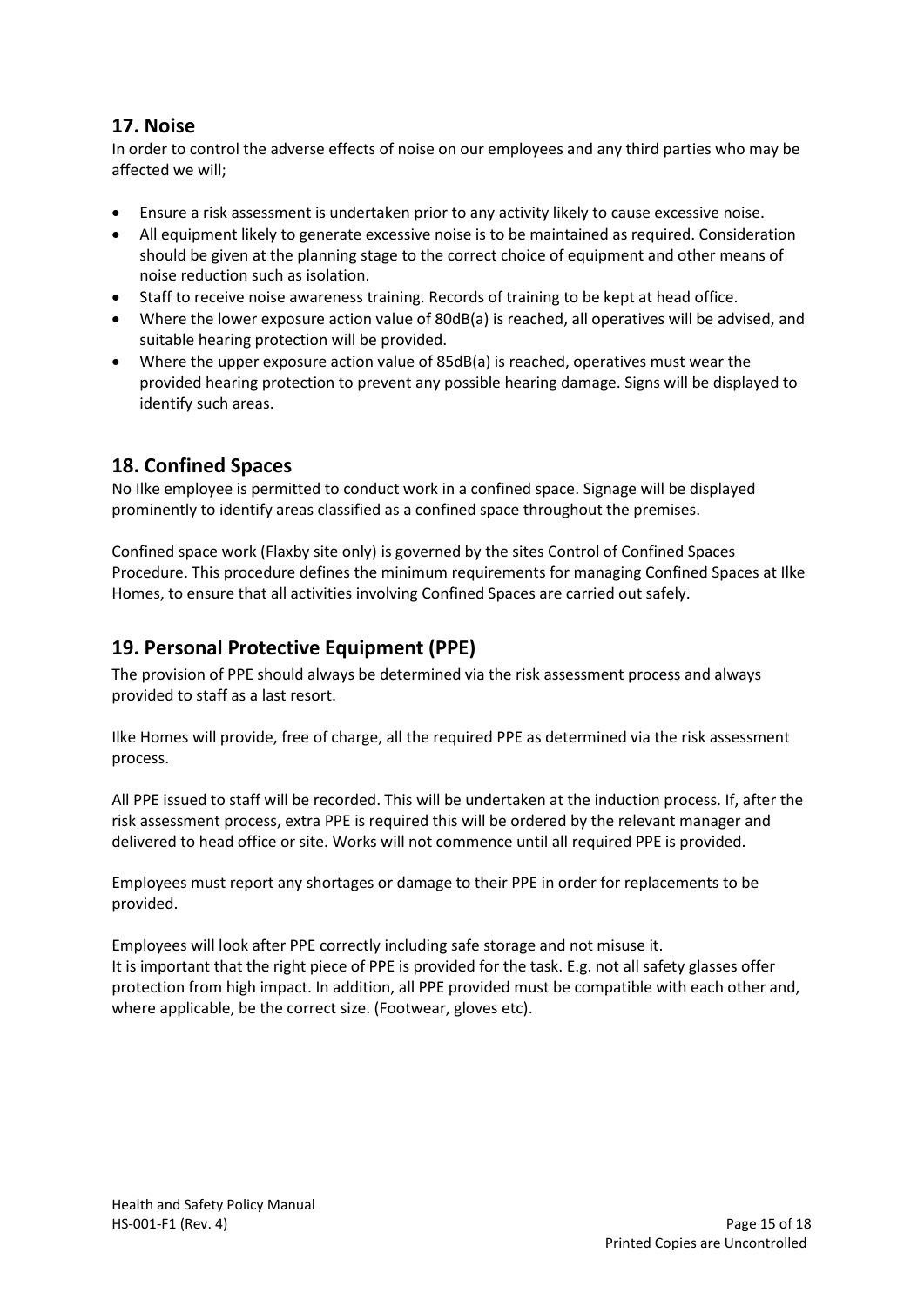## **20. Lone Working**

Lone workers spend some or all of their working hours alone for a variety of reasons. They may work in an isolated location, be at a client's or customer's premises, work from home or may simply be working outside normal office hours. In any case, the Company recognizes that working alone may involve an increased risk to the health and safety of its employees. As a consequence, Ilke Homes has a policy that helps to ensure that it succeeds in its responsibility to manage the risks faced by its employees.

The Company will carry out risk assessments on all types of work that are (or are likely to be) undertaken alone.

## **21. Vibration**

In order to control the adverse effects of vibration on our employees and any third parties who may be affected we will;

- Ensure a risk assessment is undertaken prior to undertaking any activity likely to cause excessive vibration.
- All equipment likely to generate vibration is to be maintained as required. Worn equipment will be replaced immediately.
- Where required staff will be provided with vibration awareness training. Records of training will be kept on file.
- It is Ilke Homes company policy to use low vibration tools and, where risk assessment has identified repetitive use, task rotation. Consideration should be given at the planning stage to the correct choice of equipment.

# **22. Monitoring Safety Performance**

Record keeping is an essential aspect of health and safety as it serves to demonstrate internally and externally that we have met the requirements of our policies and management systems. Additionally, records are critical to being able to defend Ilke Homes in any prosecution or civil claim.

There are numerous records that we are required to keep, all of which serve different purposes which are outlined below and none of the examples are exhaustive:

- **Implementation**. This relates to risk assessments, method statements, health and safety contractual requirements, training needs analysis and training provided.
- **Injuries, ill health**. Accident and incident reports, RIDDOR reports, GP notes.
- **Statutory requirements**. Certain items of equipment require periodic tests and examinations; this includes pressure vessels, HVAC systems, electrical equipment, fire alarms and vehicles.
- **Active monitoring**. In order to ensure that we are managing health and safety adequately, periodic visits to site/contracts will be carried out. The records will provide statistical evidence regarding our performance improvements over time.
- **Reactive monitoring**. Records that result from accident/incident investigations, these will be critical to managing improvements that may be required.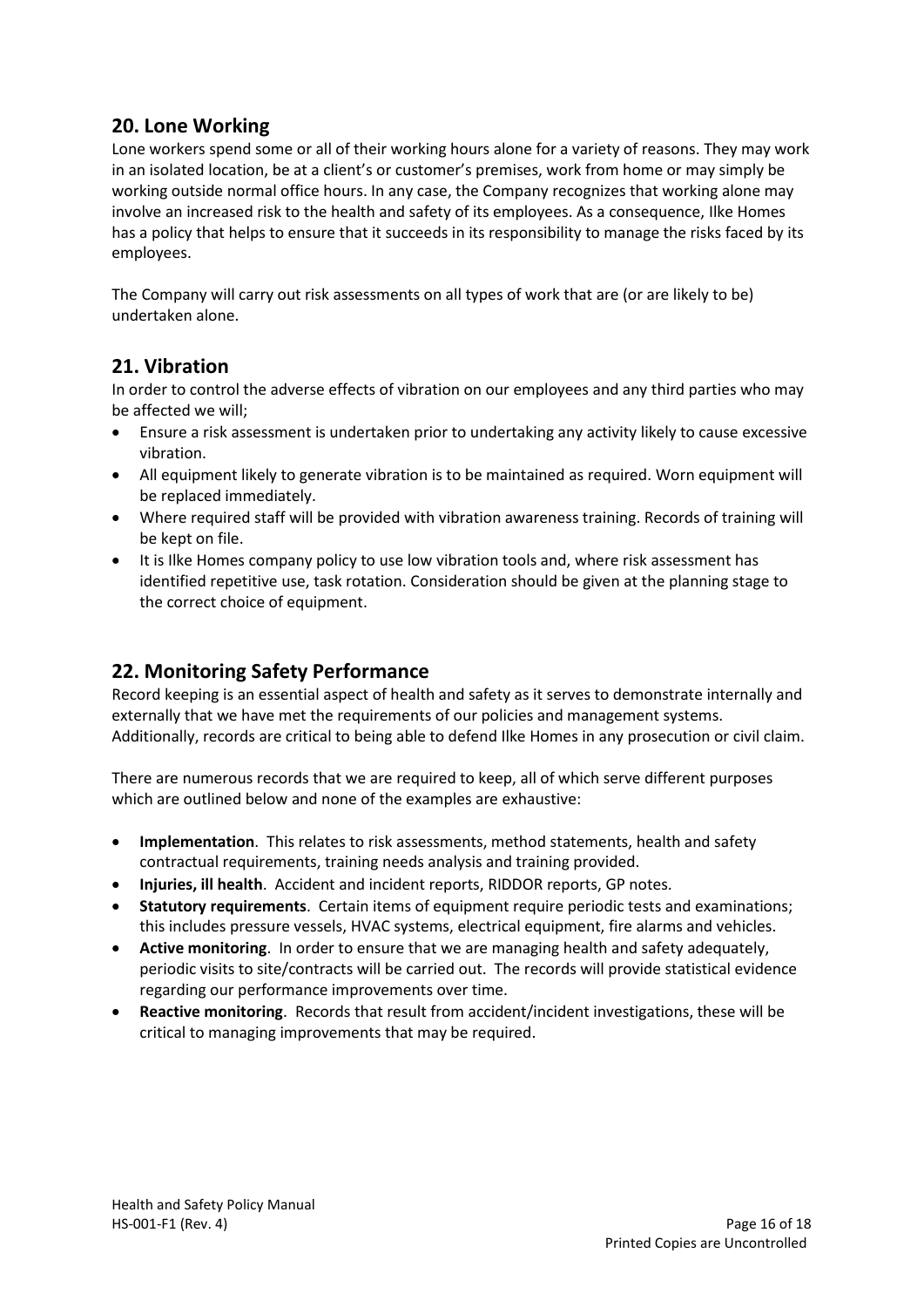## **23. First Aid**

In accordance with the Health and Safety (First Aid at Work) Regulations, adequate facilities and equipment will be provided to enable first aid to be rendered to employees who are injured or become ill at work. A sufficient number of staff will receive HSE approved training, and refresher training, in order for them to be able to immediately and effectively administer first aid treatment.

Records of personnel who have received training and refresher training in first aid will be maintained and updated (Records will be held on file).

When acting as Principal Contractor and at Head Office, first aid personnel details will be displayed on notice boards their contact details and ensure that such information is made known to those who might need their service. Site Managers will also arrange for adequate cover during periods of absence from the workplace.

When acting as a sub-contractor Ilke Homes operative may, on some occasions, be reliant on the Principal Contractor for first aid provision. This is to be determined prior to works commencing. Operatives are to attend an induction and familiarize themselves with any first aid arrangements.

First aid kits shall be situated in a readily identifiable and easily accessible location that is clearly marked. First aid personnel will regularly check the contents of first aid kits to ensure that they contain the requisite types and amount of equipment.

### **24. Fire**

Ilke Homes has written procedures to deal with emergency evacuation. Staff will be made aware of these procedures by way of regular induction, evacuation exercises, documentation and posters prominently displayed on notice boards and in other areas as considered appropriate.

Fire is a significant risk within occupied buildings and so effective fire prevention and/or protection measures are essential. Each member of staff must, therefore, comply with the Ilke Homes **No Smoking** policy at all times whilst on the premises.

Employees are encouraged to adopt safe practices in the use of electrical equipment, use and storage of flammable substances and activities involving hot work. All hot work activities must operate under a permit to work, adequate training will be provided for any persons conducting hot work activities.

Employees are encouraged to report immediately any situation that might adversely affect fire safety and to avoid the unnecessary storage of waste or goods in areas prejudicial to fire safety arrangements.

A fire risk assessment will be completed for all buildings and premises which Ilke Homes occupy or are subject to our work. The risk assessment will be reviewed at relevant internals to ensure fire safety arrangements remain adequate to protect the risk of life to our workers.

Ilke Homes maintain a Fire Logbook and keep records of fire safety arrangements, such as appointed Fire Marshals and other nominated persons in the factory at Flaxby. Records will also contain risk assessments, records of inspections, tests and examinations of escape routes, firefighting appliances, emergency lighting, alarms and fire drills.